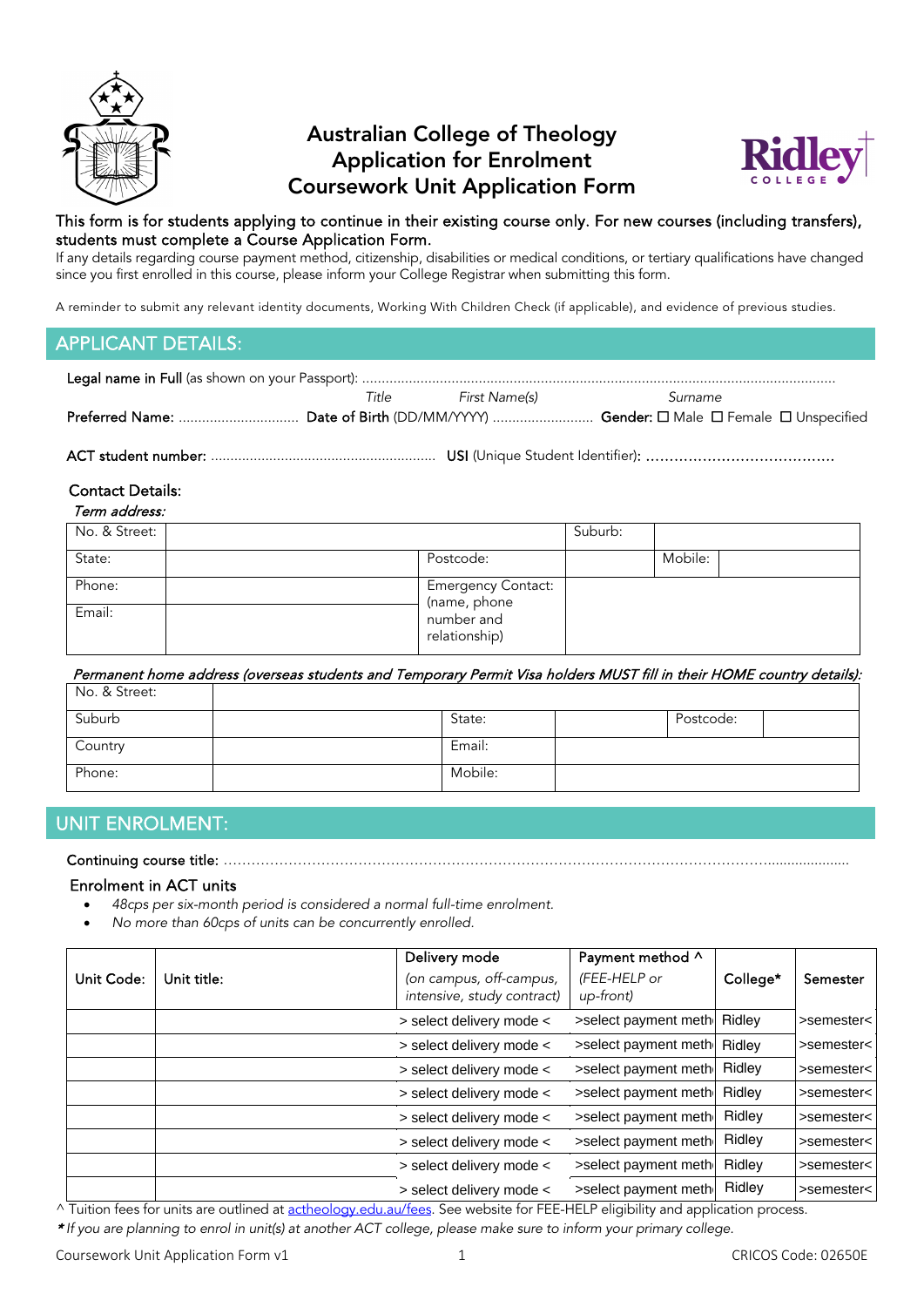# APPLICATION AND DECLARATION:

I apply to be enrolled in the Course and Units set out above and agree that, upon acceptance, I will be enrolled at the Australian College of Theology on the terms set out above.

Unless I am applying for cross-institutional enrolments or Single Unit Study, I note that am enrolling in units contributing to the completion of a course of the Australian College of Theology and I declare my intention to complete this course of study.

Should I be accepted as a student of the Australian College of Theology, I will abide by its rules and policies. I understand that I can access the rules and policies relating to my course and my enrolled units on the website of the Australian College of Theology at www.actheology.edu.au.

In particular, I acknowledge that I have read, understand and accept:

- the Grievance Resolution Policy for Domestic/Overseas Students; and
- (if I am an overseas applicant) the ACT Refund Policy and Agreement for Overseas Students.

I also understand that:

- The Australian College of Theology is collecting the information in this form for the purpose of assessing my eligibility for the Higher Education Loan Program under the *Higher Education Support Act 2003* and allocation of a Commonwealth Higher Education Student Support Number to me; and for program administration purposes, including the viewing of survey data by relevant parties.
- The Australian College of Theology will disclose this information to the Australian Government as required under the *Higher Education Support Act 2003*.
- The Australian Government is required to store the information securely.
- The Australian College of Theology may disclose information to government departments in relation to transport concessions.
- The Australian College of Theology and the Australian Government will not otherwise disclose the information without my consent unless required or authorised by law.
- My information may be sent to software vendors in order for me to access software relevant to my course at reduced rates, and not on-sold to any provider.
- I have read and acknowledge ACT's statement on [COVID-19 vaccination.](https://myportal.actheology.edu.au/FileDownload/6d1214e8-3638-42c8-98d6-074653625a7b/statement-for-students-on-covid-19-vaccination)
- Work submitted in relation to this course may be submitted to organisations for academic integrity assurance.

Noting that giving false or misleading information is a serious offence under the Criminal Code, I confirm that, to the best of my knowledge, all the information in this form is correct.

Signature of applicant ............................................…………….......... Date: ……...........................

*(NB: only the applicant may sign this form – no proxy signatures will be accepted)*